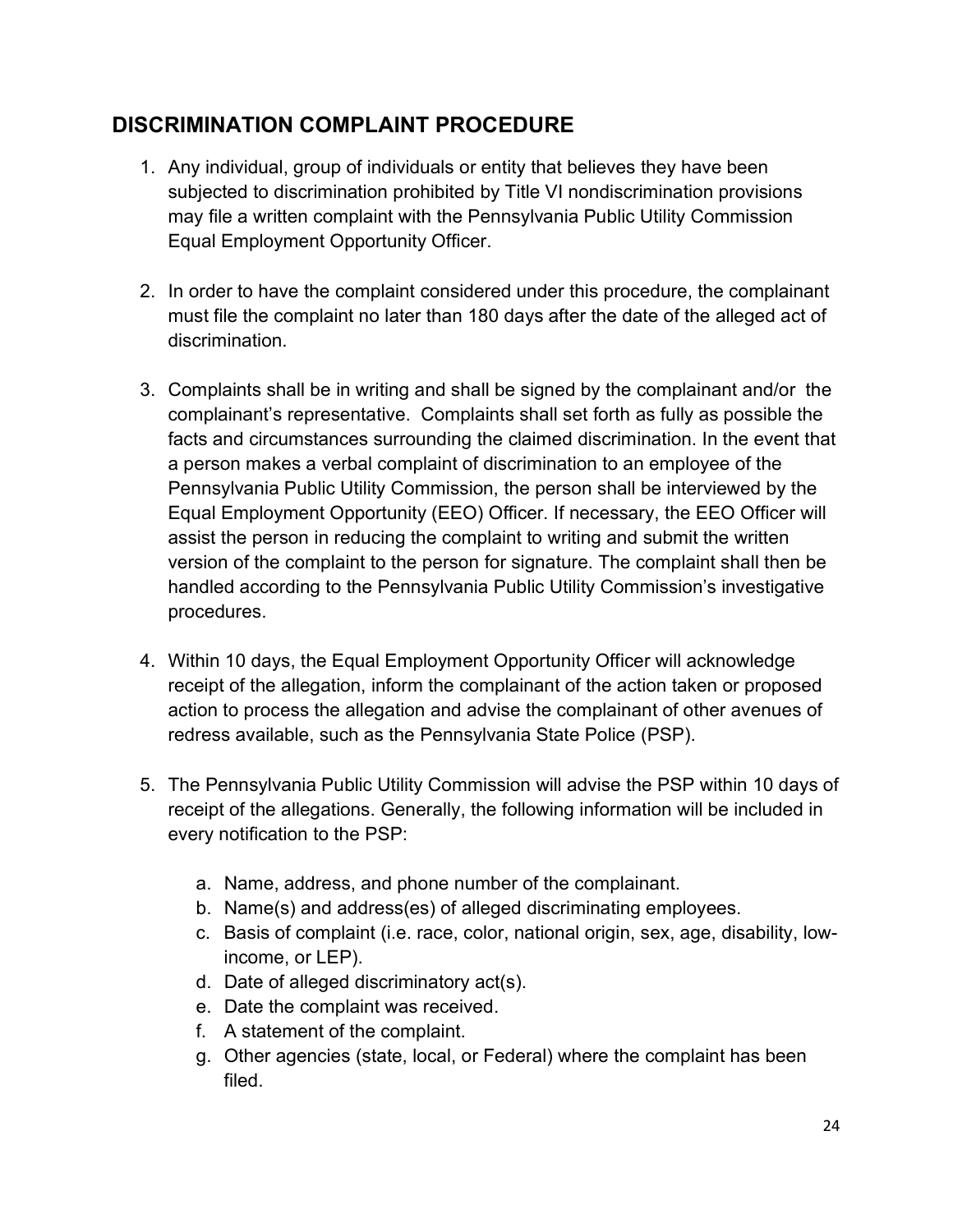- h. An explanation of the actions the Pennsylvania Public Utility Commission has taken or proposed to resolve the issue raised in the complaint.
- 6. Within 60 days the EEO Officer will conduct an investigation of the allegation and based on the information obtained, will submit a general investigation report. The Complaint should be resolved by informal means whenever possible. Such informal attempts and their results will be summarized in the general investigation report.
- 7. Within 90 days of receipt of the complaint, the Equal Employment Officer will notify the complainant in writing of the final decision reached, including the proposed disposition of the matter. The Equal Employment Officer will advise the complainant of their appeal rights with the Director of Administration.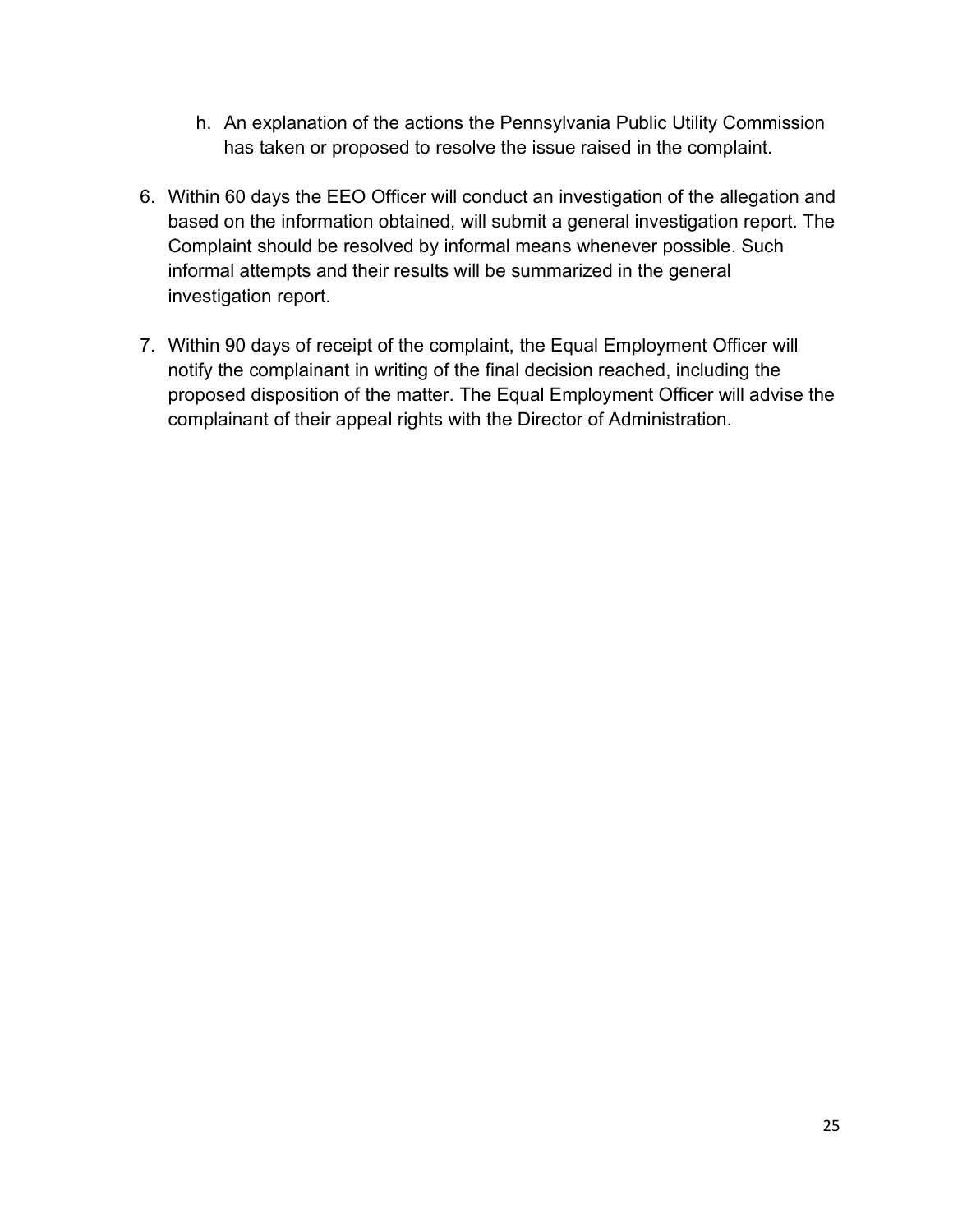## EQUAL EMPLOYMENT OPPORTUNITY DISCRIMINATION COMPLAINT

## TITLE VI DISCRIMINATION COMPLAINT FORM

This information on this form should be completed for all alleged Title VI discrimination complaints. The completed complaint form should be signed by the complainant. Upon completion, please forward to the Human Resource's Resource Account (ra-puchr@pa.gov) or to Attn: Human Resource Office, 400 North Street, 3<sup>rd</sup> Floor Harrisburg, PA 17120.

| Complainant's Name:<br>1.                                                                                                                                                                                          | Home Telephone No. | 2. Are you currently employed by the<br>PUC?                |
|--------------------------------------------------------------------------------------------------------------------------------------------------------------------------------------------------------------------|--------------------|-------------------------------------------------------------|
|                                                                                                                                                                                                                    |                    | No<br>$\sqcap$ Yes                                          |
| Home address:                                                                                                                                                                                                      |                    |                                                             |
| 3. Location of discrimination:                                                                                                                                                                                     |                    |                                                             |
| Date of Alleged Discriminatory Practice<br>4.                                                                                                                                                                      |                    |                                                             |
| Basis of Alleged Discriminatory Practice<br>5.<br><b>RACE</b><br>AGE<br><b>SEX</b><br><b>DISABILITY</b><br>NATIONAL ORGIN<br>IMITED ENGLISH<br><b>PROFICIENCY</b><br>OTHER (SPECIFY)<br><b>COLOR</b><br>LOW INCOME |                    | Discrimination Occurred in<br>6.<br><b>Connection With:</b> |

7. Facts of the Alleged Discriminatory Practice Are: